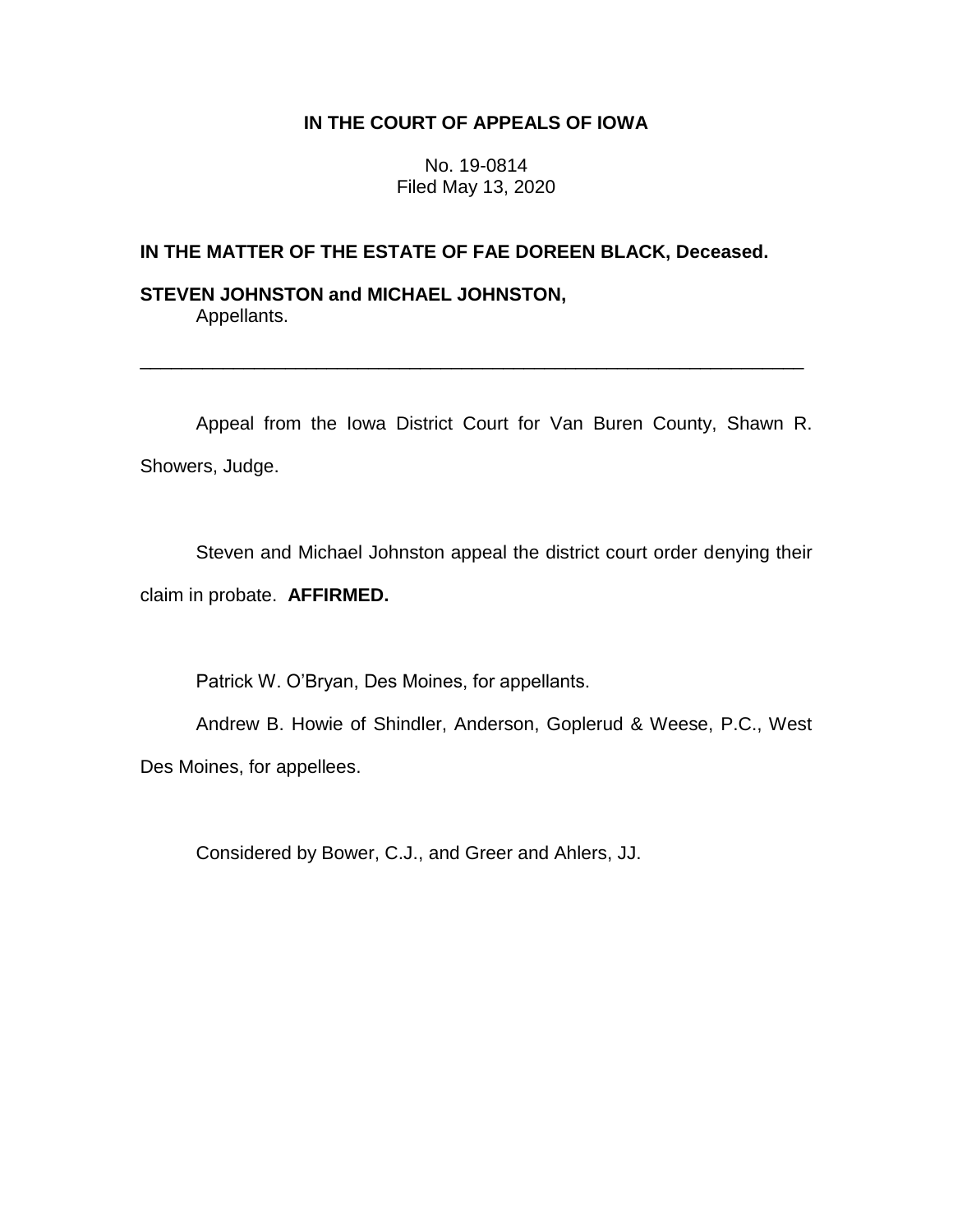**GREER, Judge.**

 $\overline{a}$ 

This case falls into the old farm idiom: "Beating a dead horse."<sup>1</sup> This marks the third appeal between these parties. *See Franklin v. Johnston* (*Franklin I*), No. 15-2047, 2017 WL 1086205, at \*1 (Iowa Ct. App. Mar. 22, 2017) (deciding, among other things, whether a right of first refusal was valid); *see also Franklin v. Johnston* (*Franklin II*), No. 18-0613, 2019 WL 2372315, at \*1 (Iowa Ct. App. June 5, 2019) (resolving, after remand, issues about ownership of a dock and shoreline that are not pertinent to this appeal). Steven and Michael Johnston ("the Johnstons") seek specific performance of an "option to purchase" in a 1962 "Easement and Agreement." They claim the terms of that agreement allow them to purchase Van Buren County land owned by the Black Estate ("the Franklins"—the decedent's family name)<sup>2</sup> around a shared lake. In *Franklin I*, the Johnstons elected an unsuccessful path to the same result they seek in this appeal. Here, the district court determined this newly crafted claim on an old issue was time-barred under

<sup>&</sup>lt;sup>1</sup> Defined as "to keep talking about a subject that has already been discussed or decided." *Beat a Dead Horse*, Merriam-Webster, https://www.merriamwebster.com/dictionary/beat%20a%20dead%20horse (last visited Apr. 22, 2020). "There is no linguistic evidence, we are happy to report, suggesting that this idiom has any sort of literal roots; the English-speaking people, so far as we can tell, did not at any point have a practice of actually beating dead horses." *"Like a Pig in Mud" and Other Barnyard Idioms*, Merriam-Webster, https://www.merriamwebster.com/words-at-play/a-whole-barnyard-of-farm-idioms (last visited Apr. 22, 2020).

 $2$  We use "Franklin" to refer to the opposing party because the landowner, Fae Black, formally Franklin, died and two of her six children are co-executors. All of the previous cases used "Franklin" to refer to the interests of her family.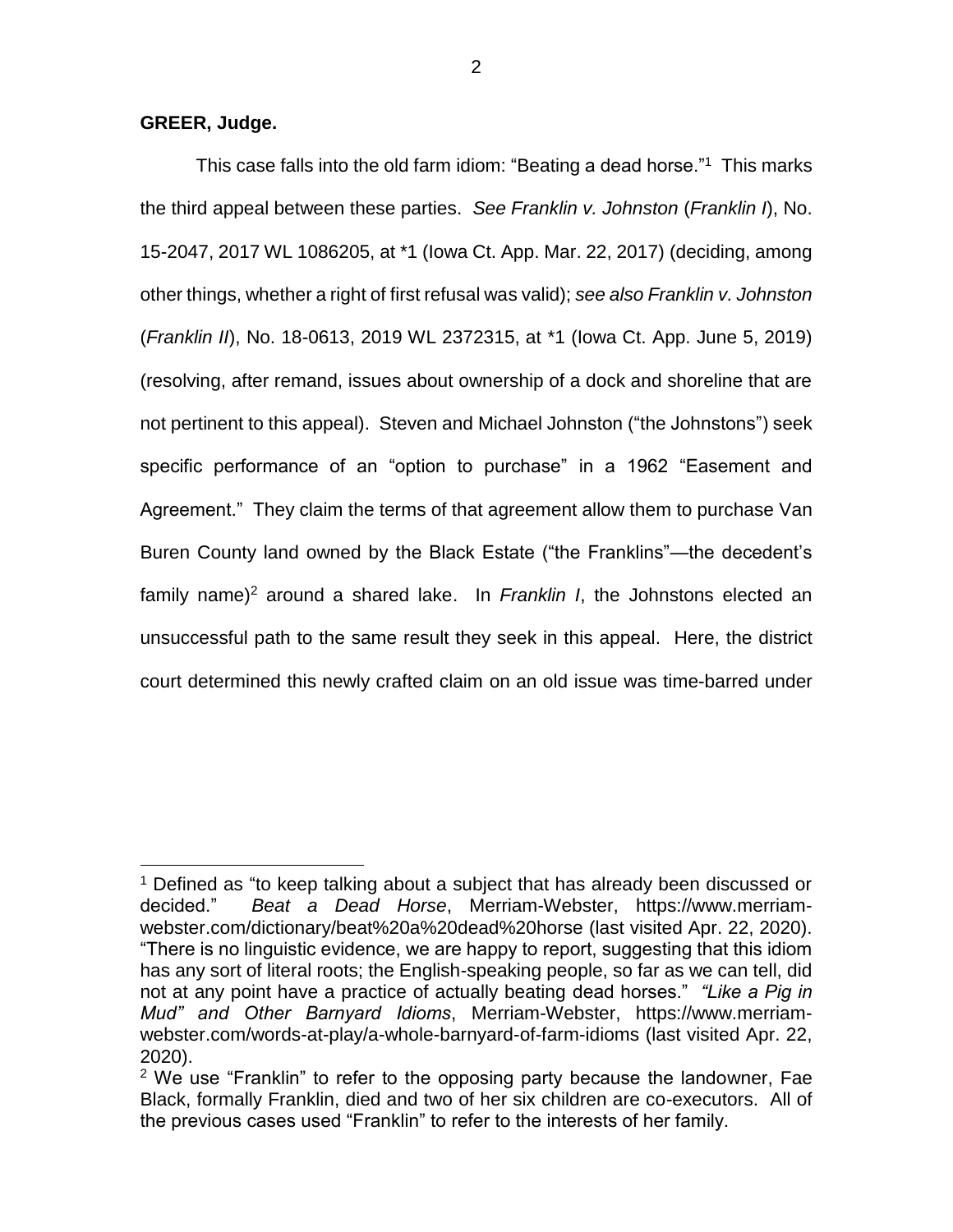Iowa Code section  $633.410$  (2018)<sup>3</sup> and even if it were not, the doctrine of res judicata barred further adjudication. We agree and affirm.

# **I. Background Facts and Proceedings.**

Fae Black, formerly known as Fae Franklin, died on June 12, 2012. The Johnstons filed a claim in probate of the Black estate on November 15, 2018, seeking to enforce an Easement and Agreement, which contains what they allege is an option to purchase a portion of the estate's land. 4 But we addressed earlier appeals over this same property in *Franklin I* and *II*. 5 The facts developed in the first appeal provide a helpful backdrop:

The predecessors in title to the properties entered into the easement and agreement allowing for the construction of a dam on the Johnstons' property that resulted in the creation of a 14-acre lake, which spilled onto and covered a portion of both properties. After more than fifty years of enjoyment of the lake by both property owners, the parties are now disputing the extent of each other's rights to access and use the lake, along with disputing the boundary line between the properties.

*Franklin I*, 2017 WL 1086205, at \*1. The claims made in the first appeal required

that we interpret the language of the 1962 Easement and Agreement. The relevant

portion of the document states,

 $\overline{a}$ 

It is further specifically understood and agreed that in the event [the Franklins] should at any time elect to sell their premises or in any other manner dispose of or alienate the title to their lands that they

<sup>&</sup>lt;sup>3</sup> We reference the 2018 code, as that is when the Johnstons first contacted the court asking for relief in this case. We note the pertinent sections of the Iowa Code were unchanged in 2019—the year the Johnstons filed their formal claim for relief. <sup>4</sup> On November 15, 2018, the Johnstons wrote a letter captioned "NOTICE OF INTEREST IN PURSUING RIGHTS ASSIGNED BY LEGAL AGREEMENT" to Judge Joel Yates asking for relief, but a formal claim in probate was not filed until March 28, 2019. Both were filed past the Iowa Code section 633.410 deadline for filing claims in probate.

<sup>5</sup> A full recitation of the case history is set out in *Franklin II*, 2019 WL 2372315, at  $*1 - 3$ .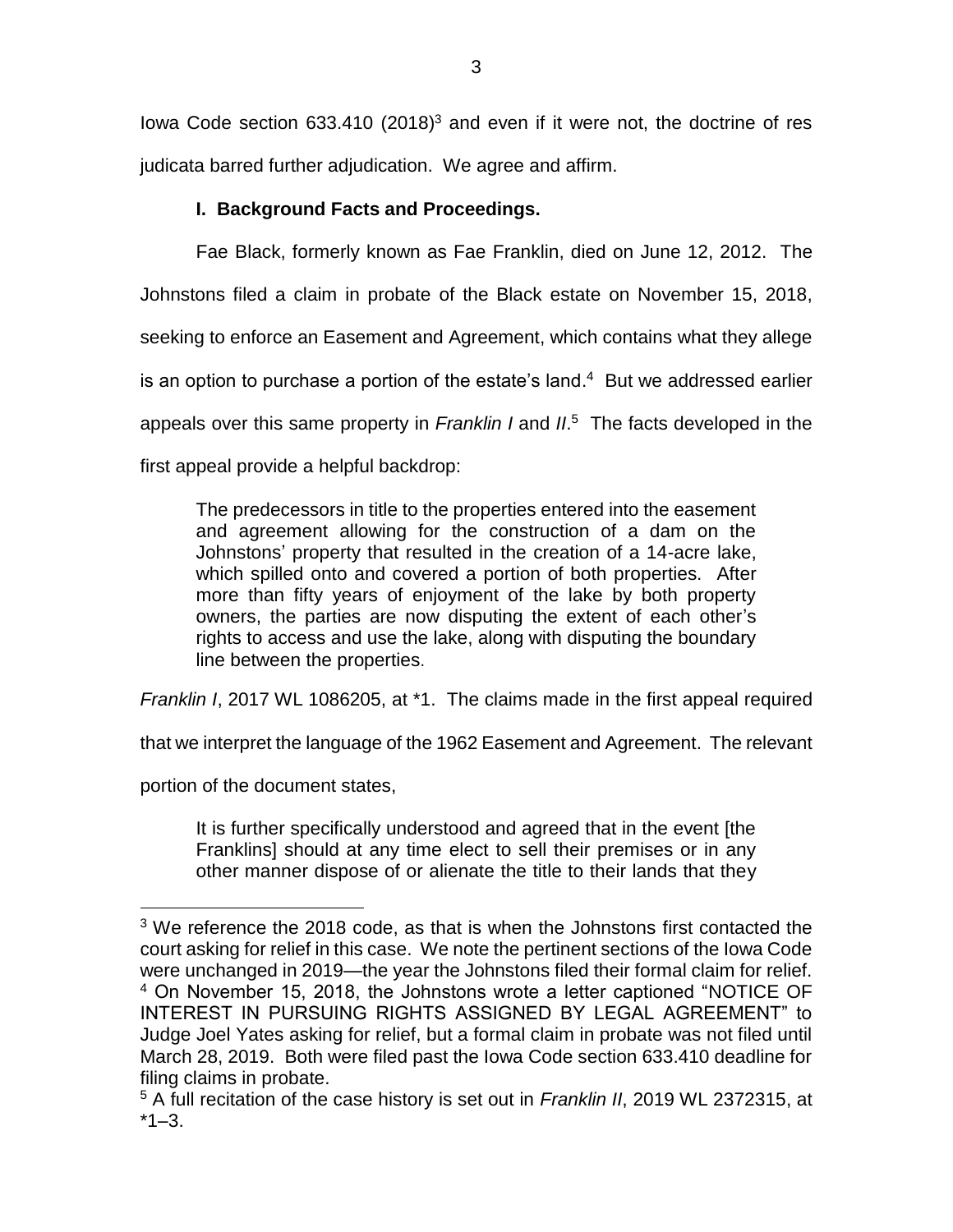shall and do hereby grant, sell, and convey unto the [Johnstons' predecessors in title] their heirs, successors, administrators or assigns, *the first right and option to purchase* such overflowed area together with a strip of land surrounding said overflowed area not to exceed twenty (20) feet in width from the shoreline of said overflowed area at and for the same price as [the Franklins] receive by way of a bona fide offer for the purchase thereof.

Related to the issue here, in *Franklin I*, the Franklins sued asserting the right of first refusal in the 1962 Easement and Agreement was no longer valid. *Id.*  at \*2. The Johnstons argued that the contract provided them a "right of first refusal" to purchase the Franklin property encompassing the lake and twenty feet of shoreline. *Id*. We determined that the right of first refusal violated the rule against restraints on the alienation of land and consequently was unenforceable. *Id.* at \*8.

While that first appeal theme focused on a "right of first refusal" claim, this third appeal addresses a claim to the same property under an "option to purchase" contract right. But under each theory, the overall relief sought by the Johnstons is the right to obtain the Franklin property. The question now is how many times do the Johnstons get to develop their theme of recovery for the same requested result? The answer is once.

#### **II. Scope of Review.**

The Johnstons suggest our review is de novo; the Franklins assert the correct standard is for correction of errors at law. We review a trial court's ruling on a contested claim in probate for correction of errors at law. *See* Iowa Code § 633.33; *In re Estate of Melby*, 841 N.W.2d 867, 871 (Iowa 2014).

If the parties challenge the district court's interpretation of the applicable statutes, our review is for the correction of errors at law. *See Van Sloun v. Agans*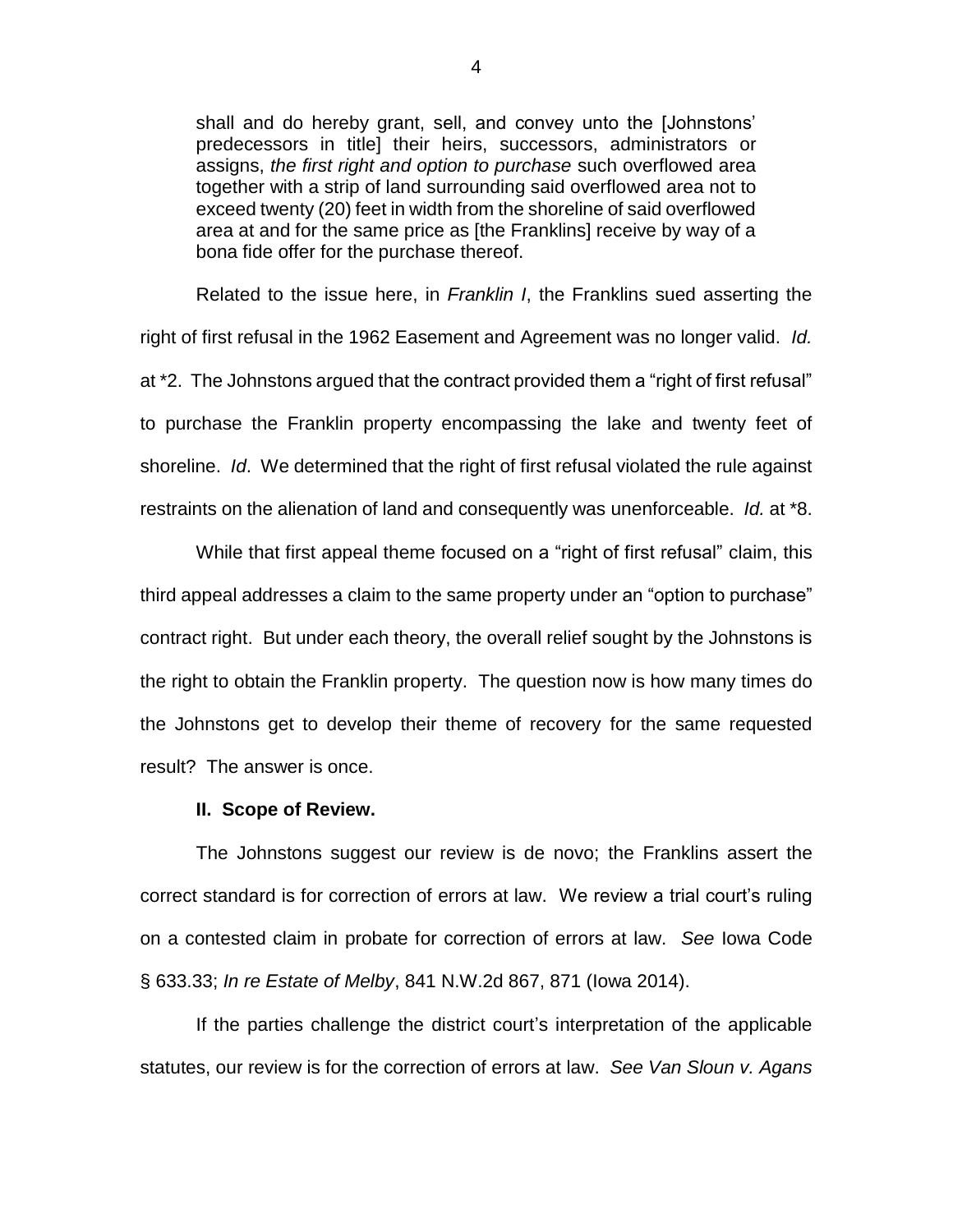*Bros., Inc.*, 778 N.W.2d 174, 182 (Iowa 2010) ("The court reviews issues involving the interpretation of statutes for correction of errors at law.")

### **III. Analysis.**

 $\overline{a}$ 

**A. Res Judicata.** "The doctrine of res judicata embraces the concepts of claim preclusion and issue preclusion." *Spiker v. Spiker*, 708 N.W.2d 347, 353 (Iowa 2006) (quoting *Colvin v. Story Cty. Bd. of Review*, 653 N.W.2d 345, 348 (Iowa 2002)). "When used in the sense of claim preclusion, res judicata means that further litigation on the claim is barred." *Bennett v. MC # 619, Inc.*, 586 N.W.2d 512, 516 (Iowa 1998). "When used in the sense of issue preclusion, res judicata means that further litigation on a specific issue is barred."<sup>6</sup> *Id.* Here the district court did not identify which specific doctrine it applied. Finding claim preclusion applicable, we focus on that doctrine.

Under the doctrine of claim preclusion, the party must establish three elements: "(1) 'the parties in the first and second action were the same'; (2) 'the claim in the second suit could have been fully and fairly adjudicated in the prior case'; and (3) 'there was a final judgment on the merits in the first action.'" *Spiker*, 708 N.W.2d at 353 (quoting *Arnevik v. Univ. of Minn. Bd. of Regents*, 642 N.W.2d 315, 319 (Iowa 2002)).

The finality purpose of claim preclusion is well established:

Claim preclusion, as opposed to issue preclusion, may foreclose litigation of matters that have never been litigated*.* It does not, however, apply unless the party against whom preclusion is asserted had a "full and fair opportunity" to litigate the claim or issue in the first action. A second claim is likely to be barred by claim preclusion

<sup>&</sup>lt;sup>6</sup> Because claim preclusion operates to dispose of the case, we do not address the law on issue preclusion.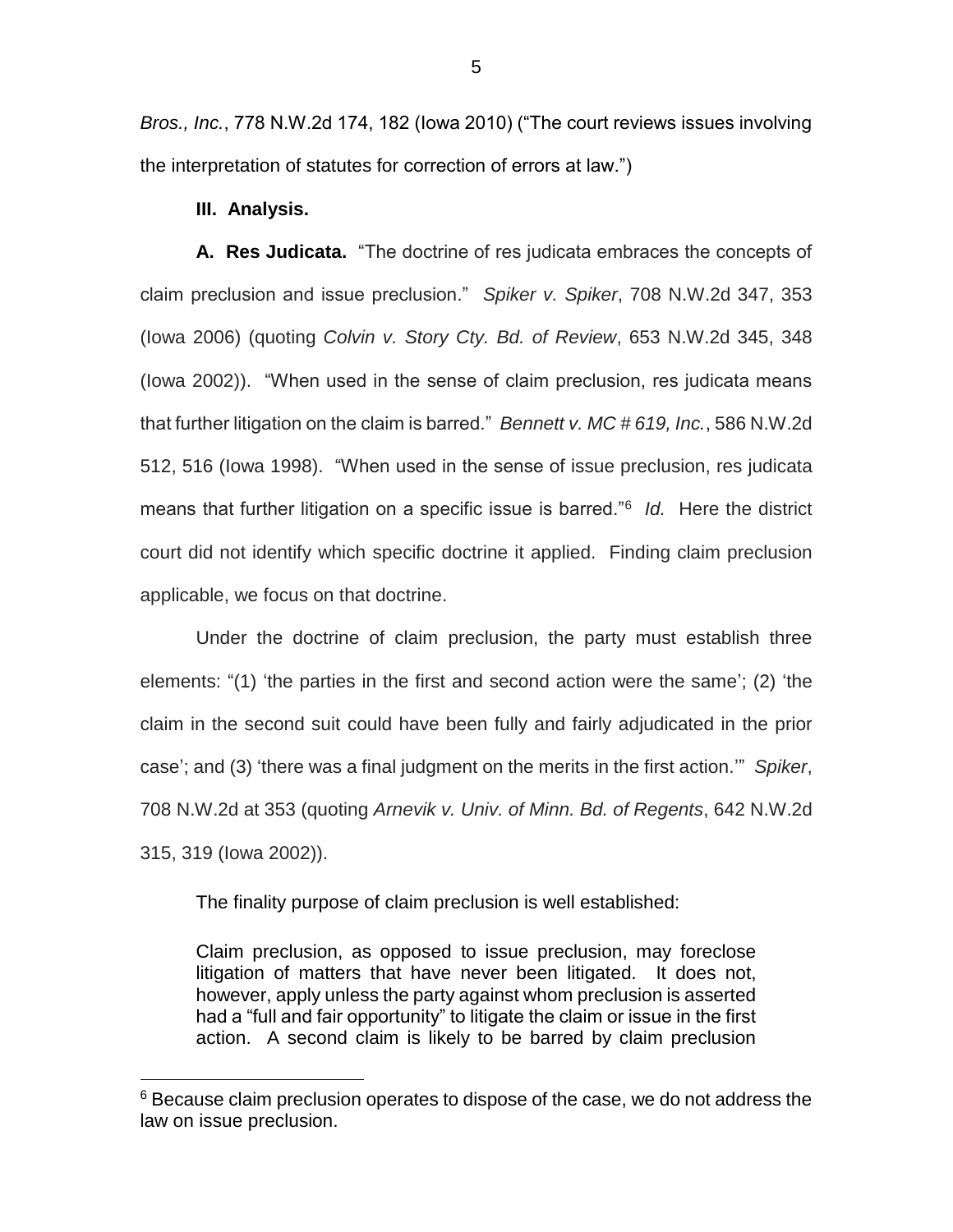where the "acts complained of, and the recovery demanded are the same or where the same evidence will support both actions." A plaintiff is not entitled to a second day in court by alleging a new ground of recovery for the same wrong.

*Arnevik*, 642 N.W.2d at 319 (citations omitted). The general rule is that "[w]hen a valid and final personal judgment is rendered in favor of the plaintiff[,] . . . the defendant cannot avail himself of defenses he might have interposed, or did interpose, in the first action," in a later action. *Restatement (Second) of Judgments* § 18, at 151–52 (Am. Law Inst. 1982); *see Spiker*, 708 N.W.2d at 354 (concluding that claim preclusion barred a party's defense that could have been raised in an earlier action); *Robbins v. Daniel*, 284 N.W. 793, 798 (Iowa 1939) (concluding when party did not assert affirmative defense, res judicata barred raising the issue in later suit).

I. *Same parties in each action.* The first prong of claim preclusion is met here. The Franklins and the Johnstons are parties in each case. While there were other named parties from each family in the boundary-dispute case that are not a part of this litigation, the overriding family interests are the same and are represented in each case. Both cases are still the Franklins against the Johnstons.

II. *Precluded claim could have been fully adjudicated in the prior case.* The second prong is also met. The Johnstons again ask us to interpret their rights to the Franklin property under the 1962 Easement and Agreement. Yet the Johnstons argue that "the court of appeals did not address whether or not the 1962 easement agreement afforded the Appellants additional rights in addition to their right of first refusal." They maintain they still have an "option to purchase."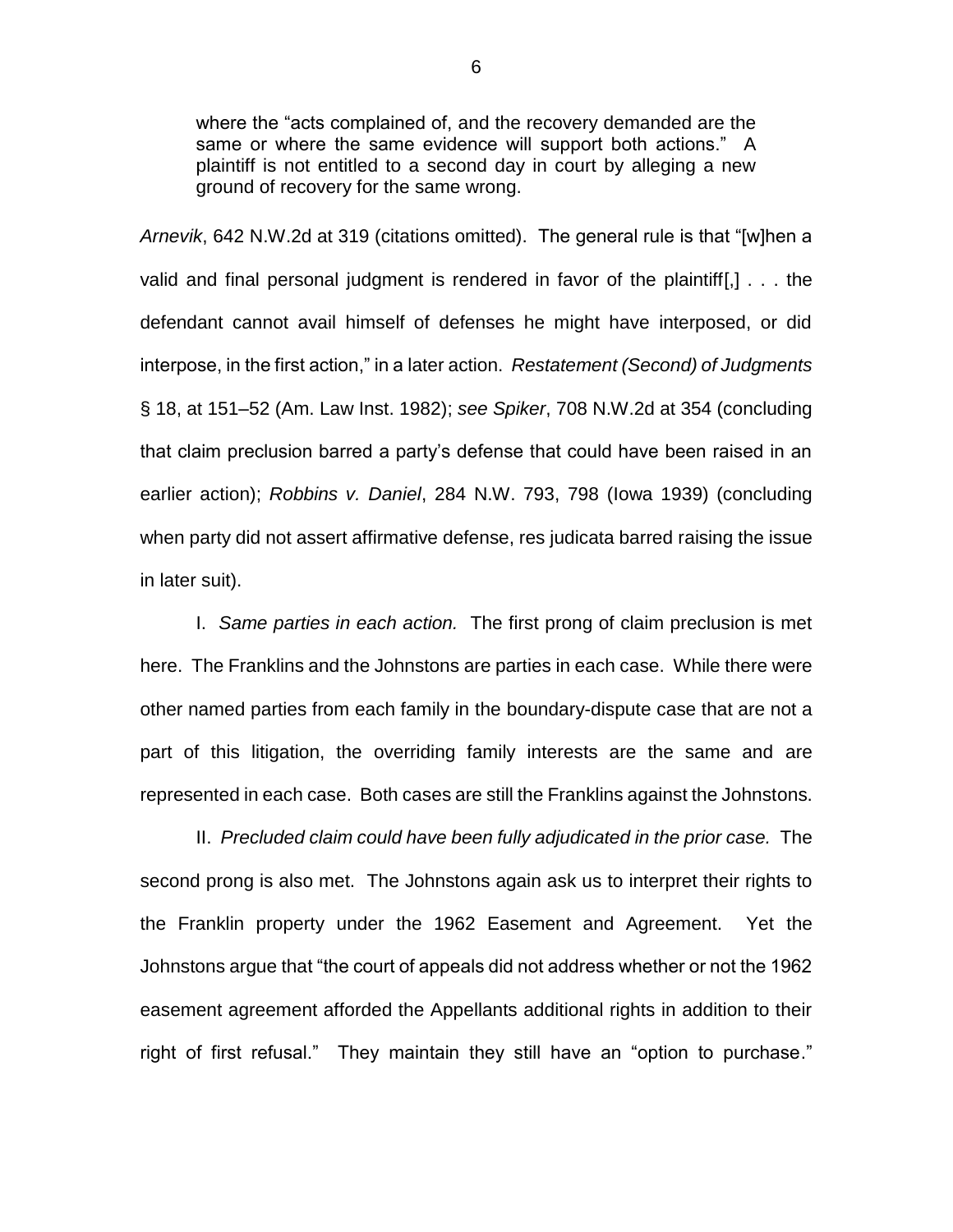Believing they have other theories of recovery, the Johnstons assert their case must go forward.

But the general rule of claim preclusion is that a valid and final judgment on a claim bars a second action on the adjudicated claim or any part of that claim. *Arnevik*, 642 N.W.2d at 319. "Therefore, a party must litigate all matters growing out of the claim, and claim preclusion will apply 'not only to matters actually determined in an earlier action but to all relevant matters that could have been determined.'" *Penn v. Iowa State Bd. of Regents*, 577 N.W.2d 393, 398 (Iowa 1998) (quoting *Shumaker v. Iowa Dep't of Transp.*, 541 N.W.2d 850, 852 (Iowa 1995)); *accord Leuchtenmacher v. Farm Bureau Mut. Ins. Co.*, 460 N.W.2d 858, 860 (Iowa 1990). And claim preclusion may preclude litigation on matters the parties never litigated in the first claim. *Arnevik*, 642 N.W.2d at 319. The Restatement (Second) of Judgments teaches

Among the factors relevant to a determination whether the facts are so woven together as to constitute a single claim are their relatedness in time, space, origin, or motivation, and whether, taken together, they form a convenient unit for trial purposes. Though no single factor is determinative, the relevance of trial convenience makes it appropriate to ask how far the witnesses or proofs in the second action would tend to overlap the witnesses or proofs relevant to the first. If there is a substantial overlap, the second action should ordinarily be held precluded.

Restatement (Second) of Judgments § 24 cmt. *b*, at 199*; see Pavone v. Kirke*, 807

N.W.2d 828, 837 (Iowa 2011).

The Johnstons do not explain why they failed to raise this new theory in the

previous litigation. Alternatively, the Johnstons concede that

they had in fact asserted the option to purchase throughout litigation, not only outside the courtroom with ongoing bona fide offers relative to their 2012 exercised option, but also in the litigation process on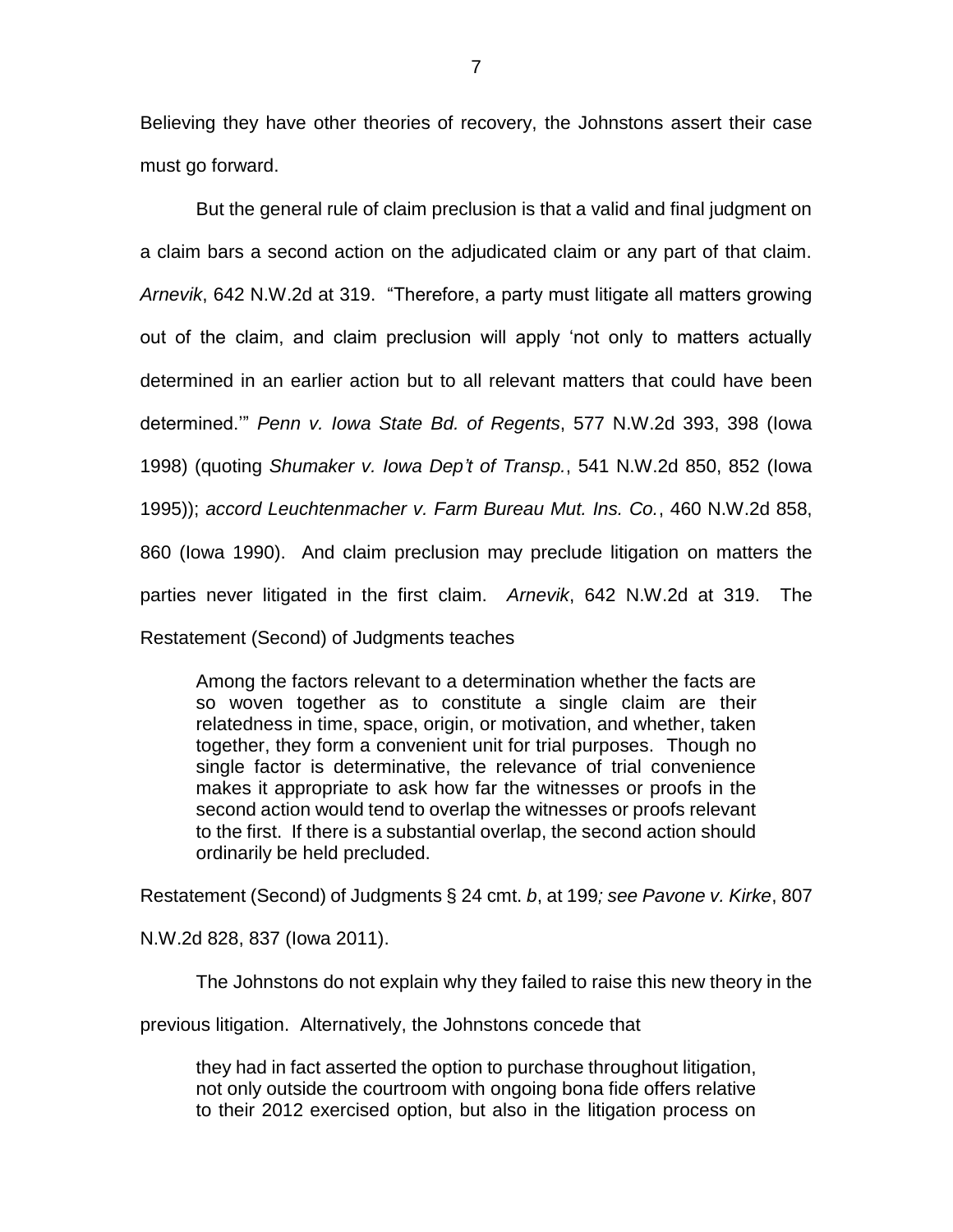Appeal to the Supreme Court from the Court of Appeals 2017 decision, their application for further review;[7] and again at the 2018 remand trial.

*See B & B Asphalt Co., v. T.S. McShane Co.*, 242 N.W.2d 279, 286 (Iowa 1976) ("An adjudication in a former suit between the same parties on the same claim is final as to all matters which could have been presented to the court for determination.").

The courthouse door does not remain open to test alternative theories in the same case on different days. Claim preclusion requires that all "eggs in the basket" be tested at one time otherwise, as in this case, litigation would never end. Thus the courts have resolved the Johnstons' quest to enforce their rights to the Franklin property.

III. *Final judgment on the merits in the first action.* In *Franklin I*, we interpreted the 1962 Easement and Agreement to not allow the Johnstons a purchase right to the Franklin property. 2017 WL 1086205 at \*6–8. The Johnstons appealed to the Iowa Supreme Court, and further review was denied. The law of the case is established. *Bahl v. City of Asbury*, 725 N.W.2d 317, 321 (Iowa 2006) (finding once further review is denied and the appellate court decision is final, that decision is the law of the case). Further steps to interpret the easement are futile.

**B. Statute of Limitations.** Finally, because the case is barred under the doctrine of claim preclusion, we do not extensively address the Johnstons' statute-

 $\overline{a}$ 

<sup>&</sup>lt;sup>7</sup> In the November 2018 letter to Judge Yates, with regard to the Iowa Supreme Court denying further review of *Franklin I*, the Johnstons note, "[W]e are also convinced that the Supreme Court declined to review our appeal only because the OPTION *had not yet been timely argued* in litigation prior to that appeal." (Emphasis added.)